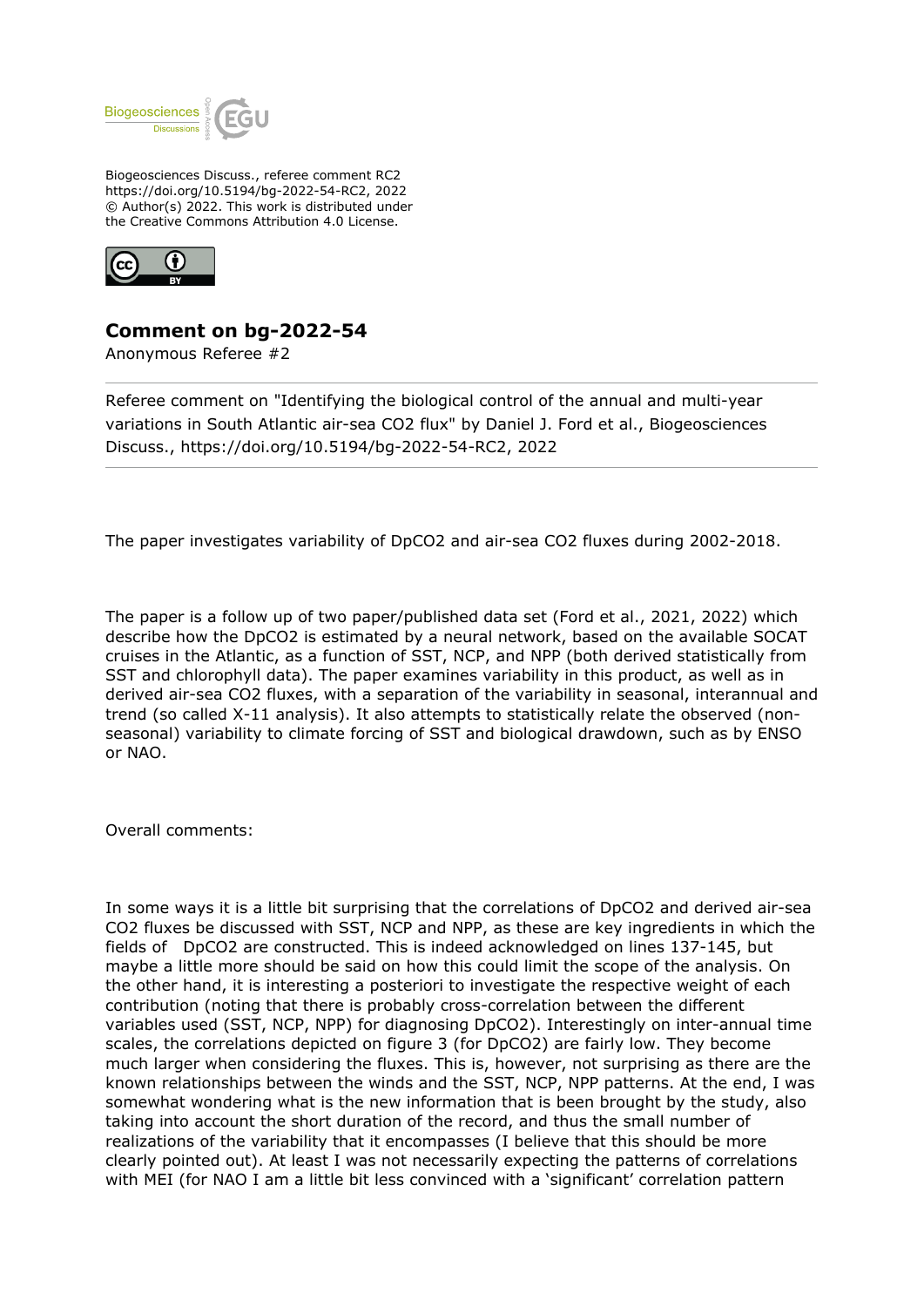only on the far southern part of the domain; and for SAM the correlation pattern seems where it is expected).

Not been very familiar with the X-11 approach, I was also wondering what is the frequency content of the interannual variability. In particular, I assume that with the local ('in time') definition of 'seasonal', this filters out most of the seasonal variability. On the other hand, NAO for example is quite strongly seasonally modulated. I would not expect the pattern of correlation betweenDpCO2 or derived air-sea CO2 fluxes on interannual time scales to be the same for different seasons. Could this be tested? Furthermore, the issue of separation of interannual variability and trends is not that obvious with a 16-year long record. It could be particularly hard if the fields (and/or indices) present a continuous spectrum with relatively large decadal/interdecadal variability. Is it the case, and if so, how does it affect the presentation of the trends versus interannual variability. Does the presentation of trends really add much to the paper? I was also puzzled that the comment that the trend in CO2 flux were generally of lower magnitude. How does one compare the two, not being in the same unit. Is it compared to respective magnitude of interannual or seasonal variability?

Minor comments

When first mentioning the X-11 analysis, it would be useful for the average reader to summarize in a few words what this method does, not just citing references.

Line 49 : at the base and top of the boundary layer to describe the boundary layers in both media is a bit vague. Maybe add that it is the marine boundary layer that is considered.

On lines 137-145, it is mentioned that (app. A) using Henson et al (2018)'s approach yields similar results. However, I was not quite sure of what is compared (and where?) as the two analyses do not cover the same region. I am also wondering about the SOCAT data coverage in this region, especially south of the equator and away from the eastern and western boundaries. I and not 100% convinced that on interannual time scales a similar pattern emerges. Actually, that is acknowledged in App. A, whereas comment on lines 145-147 suggests the opposite.

*In 3.2,* Higher correlations for fluxes, including for NCP and NPP. This is to some extent